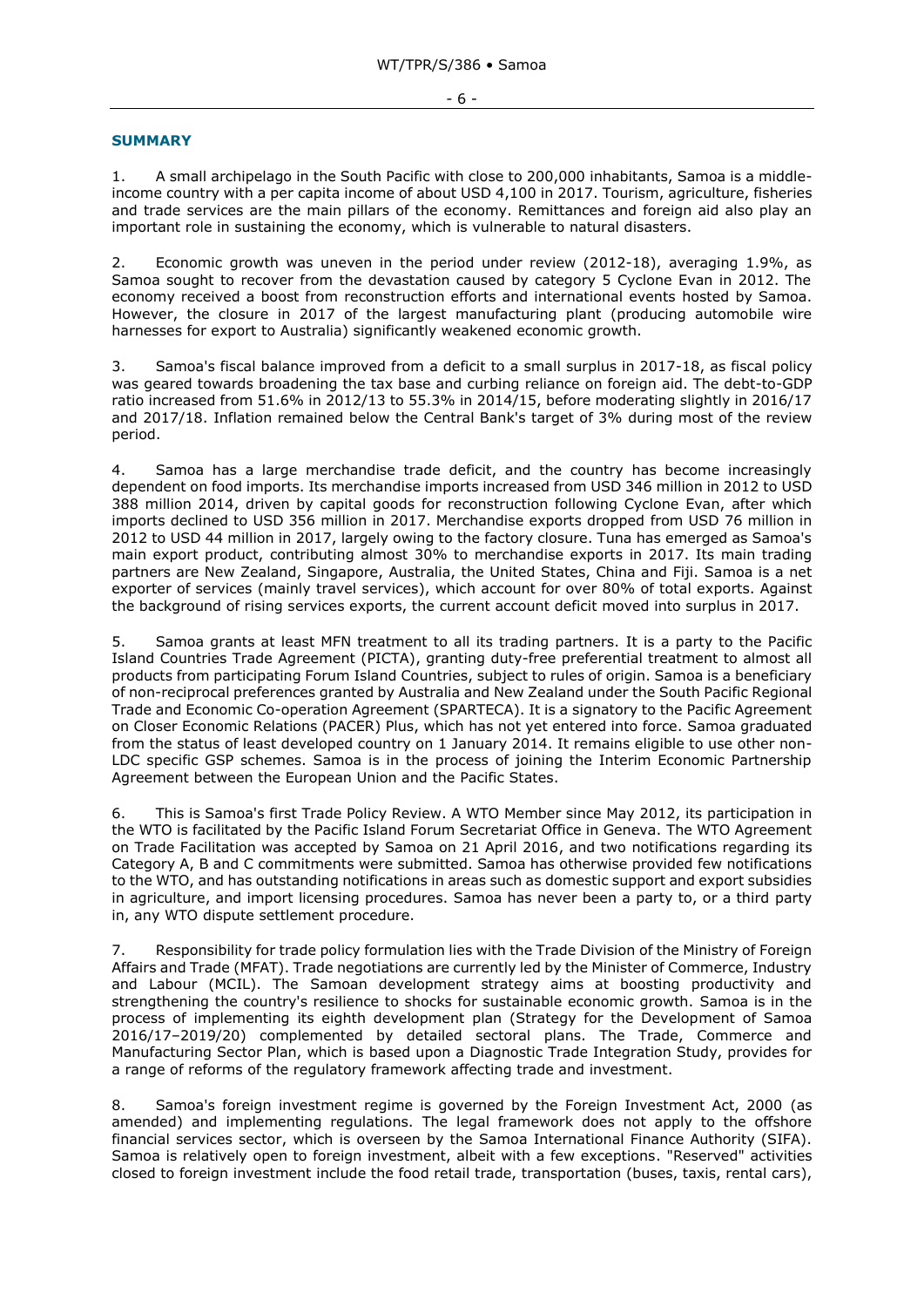- 7 -

saw mills, traditional ("elei") garment design and printing, and traditional Samoan accommodation ("fale") and budget accommodation. "Restricted" activities cover certain services, and the processing of coconut oil and nonu fruit (used as a traditional herbal medicine); for these activities, joint venture/incorporation requirements apply. Commercial fishing is subject to a 40% foreign-ownership cap.

9. Samoa has adopted a new Customs Act and customs regulations, and upgraded its clearance procedures to ASYCUDA++. Customs valuation is implemented through the Customs Valuation Regulations, 2011, based on the WTO Customs Valuation Agreement. Samoa has no non-preferential rules of origin.

10. The 2018 customs tariff has four bands (duty-free; 5%; 8%; and 20%) with a few exceptions in terms of higher tariffs and non-*ad valorem* tariffs. The average applied MFN tariff was 11.5% in 2018, virtually unchanged since Samoa's accession to the WTO. MFN tariffs on agricultural products (WTO definition) averaged 15.4% in 2018, ranging from zero to 300%. The peak tariff of 300% is levied on turkey tails. MFN tariffs on non-agricultural products averaged 10.7% in 2018, ranging from zero to 50%. Samoa has bound all tariffs, and generally there is a gap between the bound rates and the applied tariffs. In 2018, the applied MFN rates of 20 tariff lines exceeded their respective bound rates, including 9 tariff lines that were increased pursuant to the Customs Tariff Amendment Act, 2018. No other duties or charges (ODCs) are imposed at the border. Samoa has no legislation on trade contingency measures, and has never used anti-dumping, countervailing, or safeguard measures.

11. Imported and domestic goods and services are subject to a Value-Added Goods and Services Tax (VAGST) at the standard rate of 15%. Excise taxes are levied, *inter alia*, on certain food items; alcoholic beverages; tobacco products; fuel; and certain vehicles. In 2018, excise taxes were increased on food items with a high sugar or high fat content to encourage healthier diets.

12. Samoa maintains several import restrictions and prohibitions for health, safety or environmental reasons or to meet its international obligations. The import prohibition on turkey tails, which was applied on the grounds of health concerns, was lifted in 2013. Imports of left-hand drive vehicles are prohibited for traffic safety reasons (Samoa is a right-hand drive country), subject to a monthly import quota of 100 units (vehicles for private use, pick-up trucks and some special purpose vehicles). An import prohibition applies to second-hand vehicles over 10 years old. The local production and importation of liquor with an alcohol percentage greater than 40% was prohibited in 2018.

13. In general, registration formalities for exports of goods for commercial purposes are similar to those for imports. Samoa does not levy any export taxes. Exports of logs and timber, sea cucumbers, and live corals are prohibited for environmental reasons. Support for export activities is provided through import duty concession schemes. There are no governmental export finance, insurance or guarantee schemes. Exporters are required to repatriate export revenues.

14. At present, Samoa has few technical regulations and there is no single standardization body. The development of technical regulations falls under the responsibility of various ministries and agencies, including the MCIL. The Competition and Consumer Act, 2016 provides for the adoption of product standards by regulation. A new technical regulation on energy-efficiency standards came into force in 2018. In 2015, Samoa adopted a new Food Act, 2015, including its implementing regulations and several Codex-based standards. Samoa has yet to notify its recent TBT and SPS measures.

15. Samoa has reformed its competition regime with the adoption of a new Competition and Consumer Act in 2016. Under this legislation, price controls, still in place on basic food and household items, are to be lifted after a transition period. The State continues to play an important role in the economy, with state-owned enterprises operating in sectors such as utilities, ports and maritime transport, and airports and air transport. A legal framework is in place to strengthen the performance and accountability of state-owned enterprises.

16. The conduct of government procurement in Samoa is based on the Public Finance Management Act, 2001 and other legislation. They provide for the establishment of a Government Tenders Board, which is supported by the Procurement Division under the Ministry of Finance. Within the prescribed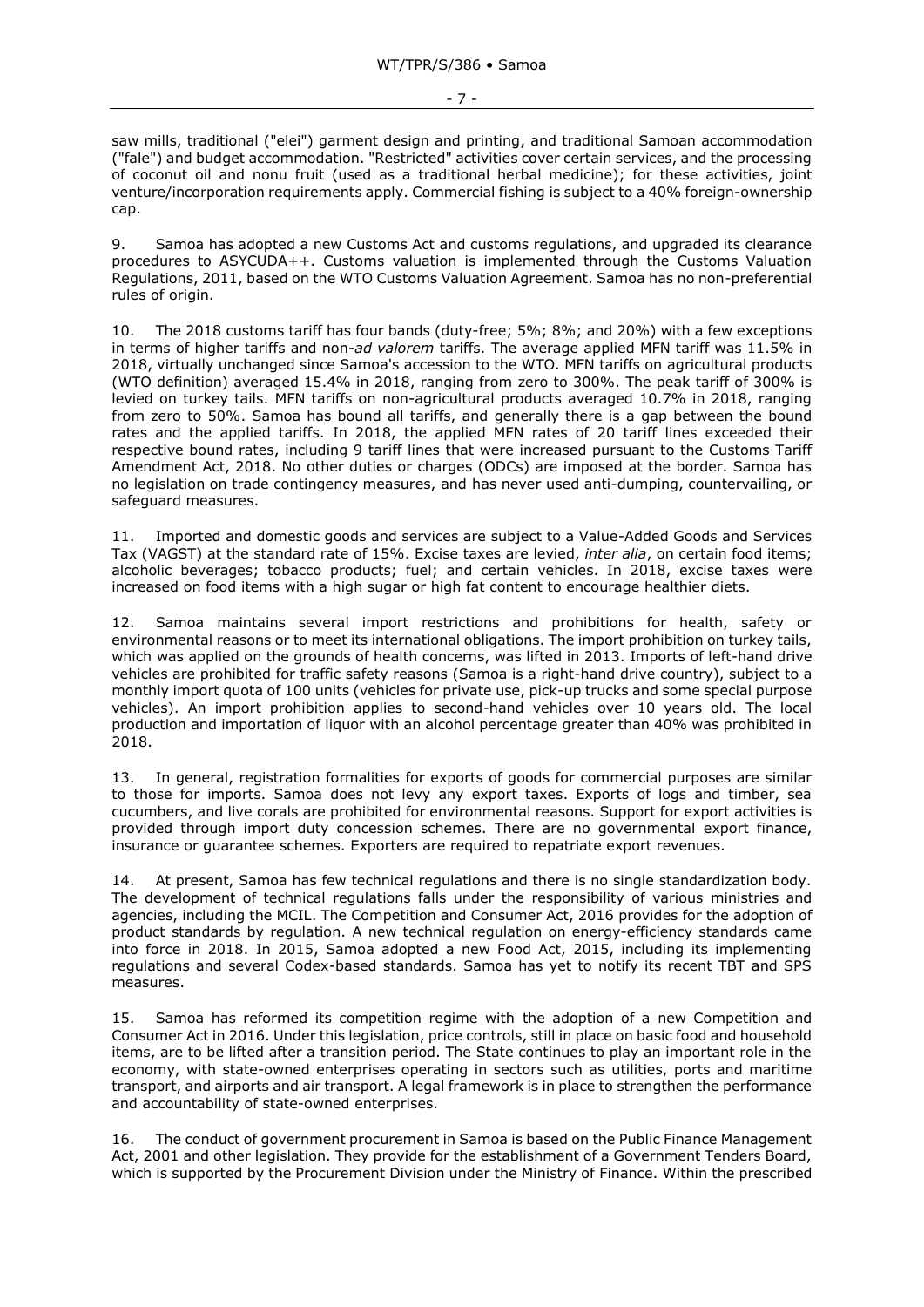limits, the Board is responsible for, *inter alia*: opening and awarding tenders for goods, works and general services. Samoa has an open government procurement regime, where open tendering is the norm (67% of total procurement in 2017/18) and no preferences are granted to domestic companies. Alternative methods of procurement are allowed under limited conditions.

17. The institutional and legal framework for the protection of intellectual property rights (IPRs) remains substantially unchanged since Samoa's WTO accession, and covers the main areas of the TRIPS Agreement. IPRs in Samoa are protected under, *inter alia*: the Copyright Act, 1998; the Copyright Amendment Act, 2011: the Intellectual Property Act, 2011; and the Intellectual Property Amendment Act, 2018. Responsibility for the formulation and implementation of intellectual property policy rests with the Registries of Companies and Intellectual Property Division of the MCIL, in collaboration with relevant stakeholders. It receives applications from domestic and international applicants, and grants or denies IPRs. Samoa aims to further reform its IPR regime through its 2012 National Intellectual Property Strategy and provide better protection to Samoan traditional knowledge and cultural expressions. Samoa is a party to several IPR-related international conventions and agreements. In December 2018, the Government deposited its instrument of accession to the [Madrid Protocol.](https://www.wipo.int/treaties/en/registration/madrid_protocol/)

18. The agriculture sector contributed 7.7% to GDP in 2017/18. Taro and other root crops are Samoa's main export commodities; however, agricultural production is otherwise largely for subsistence. Government support has been mainly in the form of Green Box general services and input subsidies to subsistence farmers (such as seeds and planting material), and also in response to natural disasters. The fisheries sector contributed 3% to GDP in 2017/18. Samoa adopted a new Fisheries Management Act, 2016, which is complemented by a management plan and licensing regime for the important tuna fishery sector. Commercial fishing enterprises may benefit from incentives in the form of tariff exemptions on fishing gear, bait, and equipment.

19. The state-owned Electric Power Corporation establishes and maintains the infrastructure for the transmission and distribution of electric power, and purchases electricity from independent power producers. The Office of the Regulator (for the telecom, electricity, broadcasting and postal sectors) is responsible for setting and reviewing tariffs charged by electricity licensees. The current electricity tariff structure comprises: a debt charge, a usage charge, and an energy charge. Based on monthly cost movements, the Regulator reviews and approves the energy charge on a monthly basis.

20. The manufacturing sector contributed 7.6% to GDP in 2017/18, down from 11% in 2012/13. Key subsectors include the food and beverage, tobacco, and clothing industries. Government support is provided mainly in the form of import duty concessions on inputs, raw materials and capital goods, which are available to poultry farmers, the fishing and food industries, manufacturers of handicrafts and indigenous garments, and the aviation and tourism industries.

21. Samoa's services sector contributes to over two thirds of GDP, led by trade services (33% of GDP in 2017/18). Under the GATS, Samoa has made specific commitments in some 70 subsectors: these include business services, communications, educational and construction services, on which open and non-discriminatory regimes have been scheduled, and financial services, tourism and travel related services, where certain modes of supply are unbound or subject to limitations.

22. The Central Bank of Samoa is the main regulator of the financial services sector. The main legislation regulating the sector includes the Central Bank of Samoa Act, 2015, the Financial Institution Act, 1996, the Insurance Act, 2007, and the Money Laundering Prevention Act, 2007. With regard to banking services, while commercial banks are well capitalized, natural disasters continue to pose a risk. The partial withdrawal of correspondent bank relationships by global banks has stabilized in recent years. Prudential standards apply equally to foreign and domestic banks, and are established in line with the Basel Core Principles. A strategy on anti-money laundering and countering the financing of terrorist activities is in place.

23. The main piece of legislation governing the telecommunications sector is the Telecommunications Act, 2005. There is no foreign ownership restriction in the sector. The Office of the Regulator is responsible for regulatory functions, such as licensing and frequency management.